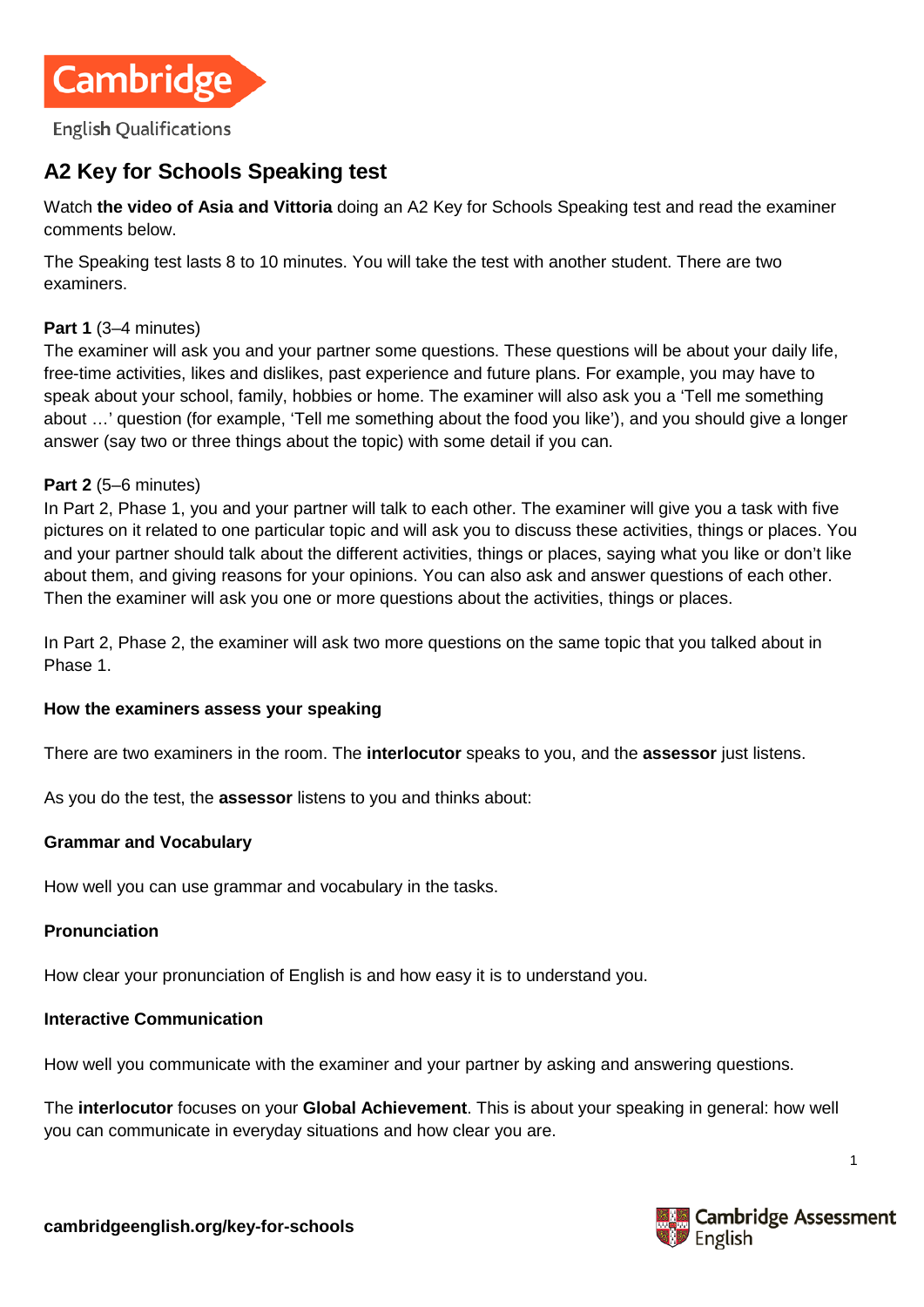

### **English Qualifications**

When your test is complete, the examiners give you marks for each of these things: Grammar and Vocabulary, Pronunciation, Interactive Communication and Global Achievement. The marks are for what you do over the whole Speaking test, not for each part of the test. The examiners give you marks for your own performance – they don't compare you with the other candidate.

### **Comments on the test video**

| Part 1                                                                                                                                                                                                                                                                                                                                                                                                                                                                                    |                                                                                                                                                                                                                                                      |  |  |
|-------------------------------------------------------------------------------------------------------------------------------------------------------------------------------------------------------------------------------------------------------------------------------------------------------------------------------------------------------------------------------------------------------------------------------------------------------------------------------------------|------------------------------------------------------------------------------------------------------------------------------------------------------------------------------------------------------------------------------------------------------|--|--|
| Asia                                                                                                                                                                                                                                                                                                                                                                                                                                                                                      | <b>Vittoria</b>                                                                                                                                                                                                                                      |  |  |
| Asia gives good, clear answers to all the questions<br>she is asked; her answers are almost all complete<br>sentences.                                                                                                                                                                                                                                                                                                                                                                    | Vittoria gives good, full answers to everything she<br>is asked: 'I live in Buccinasco a little town near<br>Milan.' 'After school I usually eat pasta or meat.'                                                                                     |  |  |
| When the examiner asks, 'Please tell me<br>something about what you like to eat with friends'<br>she gives only one complete sentence: 'With my<br>friends I like eat the pasta and the fish.' The<br>examiner asks her another question so that she<br>can show she can give more detail, and she<br>answers it very well: 'Yes, I eat sweets with my<br>friends because is funny and I eat the sweets once<br>a week.' It is good to say two or three different<br>things in this part. | However, she does make some minor mistakes<br>with word order: 'At home cooks my sister or my<br>mother.' (It should be, 'At home my sister or my<br>mother cooks.)                                                                                  |  |  |
|                                                                                                                                                                                                                                                                                                                                                                                                                                                                                           | When the examiner asks, 'Please tell me<br>something about the clothes you like to buy,'<br>Vittoria gives a good answer: 'I like to buy jeans<br>and T-shirt and usually I really like to buy jumper'<br>but she could have said a little bit more. |  |  |
| Generally her grammar and vocabulary are correct,<br>but there a few errors: ' <i>I have 12 years old'</i> (it<br>should be, 'I am 12 years old'), 'Yesterday I eat                                                                                                                                                                                                                                                                                                                       | Generally her grammar and vocabulary are<br>accurate.<br>Her pronunciation is clear.                                                                                                                                                                 |  |  |
| meat' (it should be, 'Yesterday I ate meat').<br>Her pronunciation is generally clear.                                                                                                                                                                                                                                                                                                                                                                                                    |                                                                                                                                                                                                                                                      |  |  |

### **Part 1 tips**

- Practise giving information about yourself (your name, where you come from).
- Practise giving longer answers about your daily life, your interests, etc.
- Try to answer the examiner's questions with more than one word.
- You can give short answers, but it is good to give some longer answers too.
- When answering the 'Tell me something about' question, try to add more information or give reasons. Imagine you have been asked 'Why?'

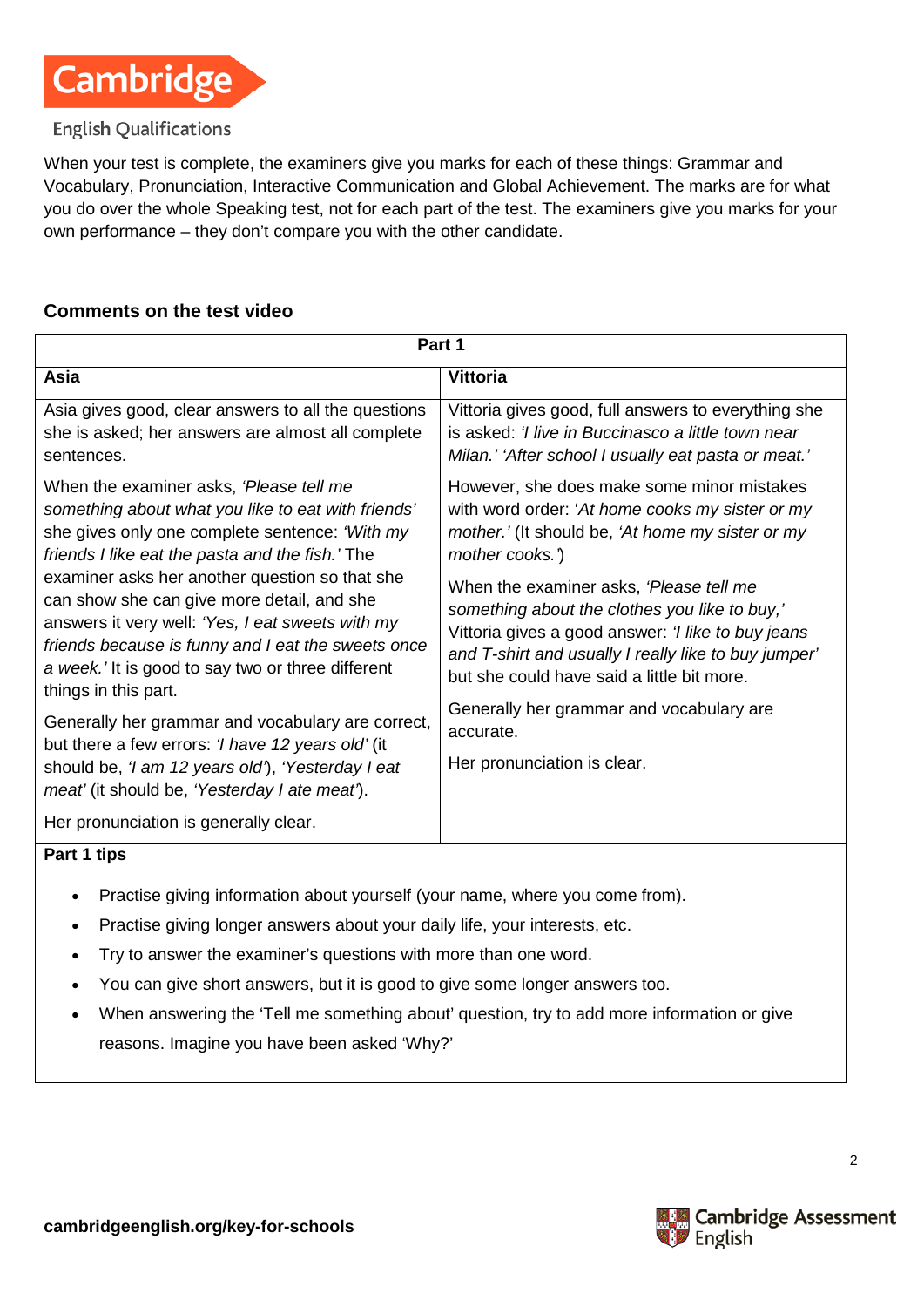

| Part 2                                                                                                                                                                                                                                                                                                                                                                                                |                                                                                                                                                                                                                                                                                                        |  |  |
|-------------------------------------------------------------------------------------------------------------------------------------------------------------------------------------------------------------------------------------------------------------------------------------------------------------------------------------------------------------------------------------------------------|--------------------------------------------------------------------------------------------------------------------------------------------------------------------------------------------------------------------------------------------------------------------------------------------------------|--|--|
| Asia                                                                                                                                                                                                                                                                                                                                                                                                  | <b>Vittoria</b>                                                                                                                                                                                                                                                                                        |  |  |
| Asia starts the interaction by asking Vittoria<br>questions. She continues to ask Vittoria questions<br>until Vittoria asks her a question, which she<br>answers very well. She says, 'No, I don't like going<br>to the concerts' and explains why she doesn't like<br>going to concerts, 'because is very boring'. This is<br>good; her answer is clear and she shows how<br>much English she knows. | Vittoria answers her partner's questions well. She<br>also asks some questions: 'Do you like going to<br>concerts?', 'What's your favourite outdoor<br>activities?'<br>Most of her questions are grammatically correct.<br>She also gives complete answers to the examiner<br>at the end of this part. |  |  |

## **Part 2 tips**

- Think about why you like certain food, places, music etc.
- Practise by asking your friends and family what they like, and why, about a range of familiar topics.
- Remember the examiner does not know how much English you know, so you have to show him or her by speaking a lot.

| Overall                                                                                                                      |                                                                                                                                         |  |
|------------------------------------------------------------------------------------------------------------------------------|-----------------------------------------------------------------------------------------------------------------------------------------|--|
| Asia                                                                                                                         | <b>Vittoria</b>                                                                                                                         |  |
| <b>Grammar and Vocabulary</b>                                                                                                | <b>Grammar and Vocabulary</b>                                                                                                           |  |
| Asia's use of grammar and vocabulary is generally<br>correct and although there are a few errors, what<br>she says is clear. | Vittoria's use of grammar and vocabulary is<br>generally correct and although there are a few<br>errors, what she says is always clear. |  |
| <b>Pronunciation</b><br>Asia speaks clearly and is generally easy to<br>understand.                                          | <b>Pronunciation</b><br>Vittoria speaks very clearly and is easy to<br>understand at all times.                                         |  |
| <b>Interactive Communication</b>                                                                                             | <b>Interactive Communication</b>                                                                                                        |  |
| Asia interacts well throughout the test with both her<br>partner and the examiner.                                           | Vittoria interacts very well, asking and answering<br>her partner's questions. She also interacts very well                             |  |
| <b>Global Achievement</b>                                                                                                    | with the examiner.                                                                                                                      |  |
| Asia communicates well during the whole test,<br>giving a lot of detail in her answers with little<br>hesitation.            | <b>Global Achievement</b>                                                                                                               |  |
|                                                                                                                              | Vittoria communicates well using complete<br>sentences during the whole test.                                                           |  |



3